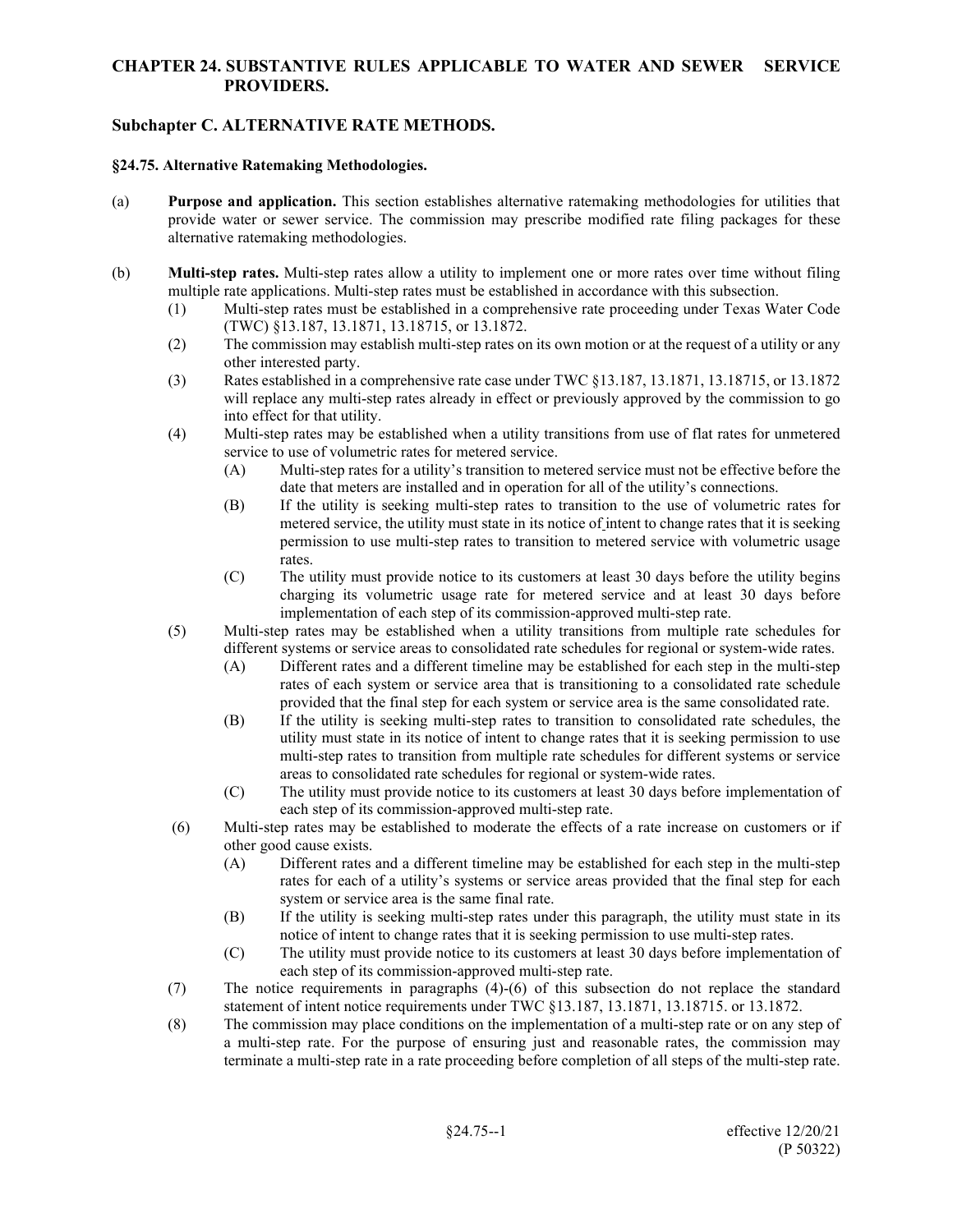- (c) **Cash needs method.** The commission may approve use of the cash needs method to establish a utility's revenue requirement in a comprehensive rate proceeding for a Class C or Class D utility under TWC §13.18715 or 13.1872 if use of the method is necessary for the utility to provide continuous and adequate service or other good cause exists to support the use of the cash needs method. Under the cash needs method, the allowable components of cost of service are operating expenses, debt service costs, and an additional margin consisting of either an operating margin or an incremental revenue amount.
	- (1) **Operating expenses**. Only those operating expenses that are reasonable and necessary to provide service may be recovered, and these amounts must be based on the utility's test year expenses, adjusted for known and measurable changes.
	- (2) **Debt-service costs.** Debt service costs include principal and interest payments on the utility's debt.
		- (A) The debt must have reasonable terms and must finance facilities that will be used and useful in the provision of utility service.
		- (B) If required by the commission, Texas Water Development Board, other state or federal agency, or financial institution, debt-service costs may include amounts placed in a debtservice reserve account or an escrow account.
		- (C) Debt service costs may include owner-financed assets. Debt-service costs related to these assets must include debt repayments using a reasonable amortization schedule and must use the prime interest rate in effect at the time the application is filed.
	- (3) **Additional margin.** An additional margin consists of either an operating margin or an incremental revenue amount. A utility requesting an additional margin must provide an explanation for the magnitude of the additional margin it requests.
		- (A) If a utility requesting an additional margin in the form of an operating margin has filed its most recent required annual report and has a net plant (original cost of plant in service less accumulated depreciation) of less than 25 percent of the original cost of plant, an operating margin of up to five percent of operating expenses approved by the commission will be presumed reasonable and may be included in the utility's revenue requirement.
		- (B) An additional margin consisting of an incremental revenue amount is calculated by adding an incremental amount to the debt service costs described in paragraph  $(c)(2)(A)$  of this section to achieve a reasonable total debt service coverage level above 1.0.
	- (4) **Restrictions.** Rates established using the cash needs method under this subsection may not be subsequently set using cost of service calculated under §24.41 of this title (related to Cost of Service) for any comprehensive rate change application filed within five years after the date of the commission's order establishing rates using the cash needs method. If, after this five-year period, the utility has a comprehensive rate change proceeding based on a cost of service calculated under §24.41 of this title, the utility's rate base must exclude an amount equal to the principal paid on the debt service during the time that rates based on the cash needs method were in effect.
	- (5) **Subsequent acquisition.** If a utility with rates established using the cash needs method is acquired by another utility while such rates are in effect, the acquiring utility is not subject to the restriction in paragraph (4) of this subsection on calculating cost of service. If the acquiring utility files a comprehensive rate change application based on a cost of service calculated under §24.41 of this title, the acquiring utility must exclude from rate base an amount equal to the principal paid on the debt service that was related to the acquired utility during the time that rates based on the cash needs method were in effect.
- (d) **New customer classes**. A utility may request the addition of a new customer class or classes as provided by this subsection.
	- (1) **Application.** An application for new customer classes under this section must include:<br>(A) a cost-of-service and rate design study for each new proposed customer class.
		- a cost-of-service and rate design study for each new proposed customer class.
			- (B) a definition for each proposed new customer class;
			- (C) demonstration that the characteristics of each proposed new customer class are sufficiently different from the characteristics of all existing and other proposed new customer classes for different rate treatment;
			- (D) a request for service from a customer in each proposed new customer class; and
			- (E) if the utility wants to extend the 18-month deadline to file a comprehensive rate case under paragraph (3) of this subsection, documentation that the revenues to be recovered from each new customer class will be less than ten percent of the utility's total annual revenue.